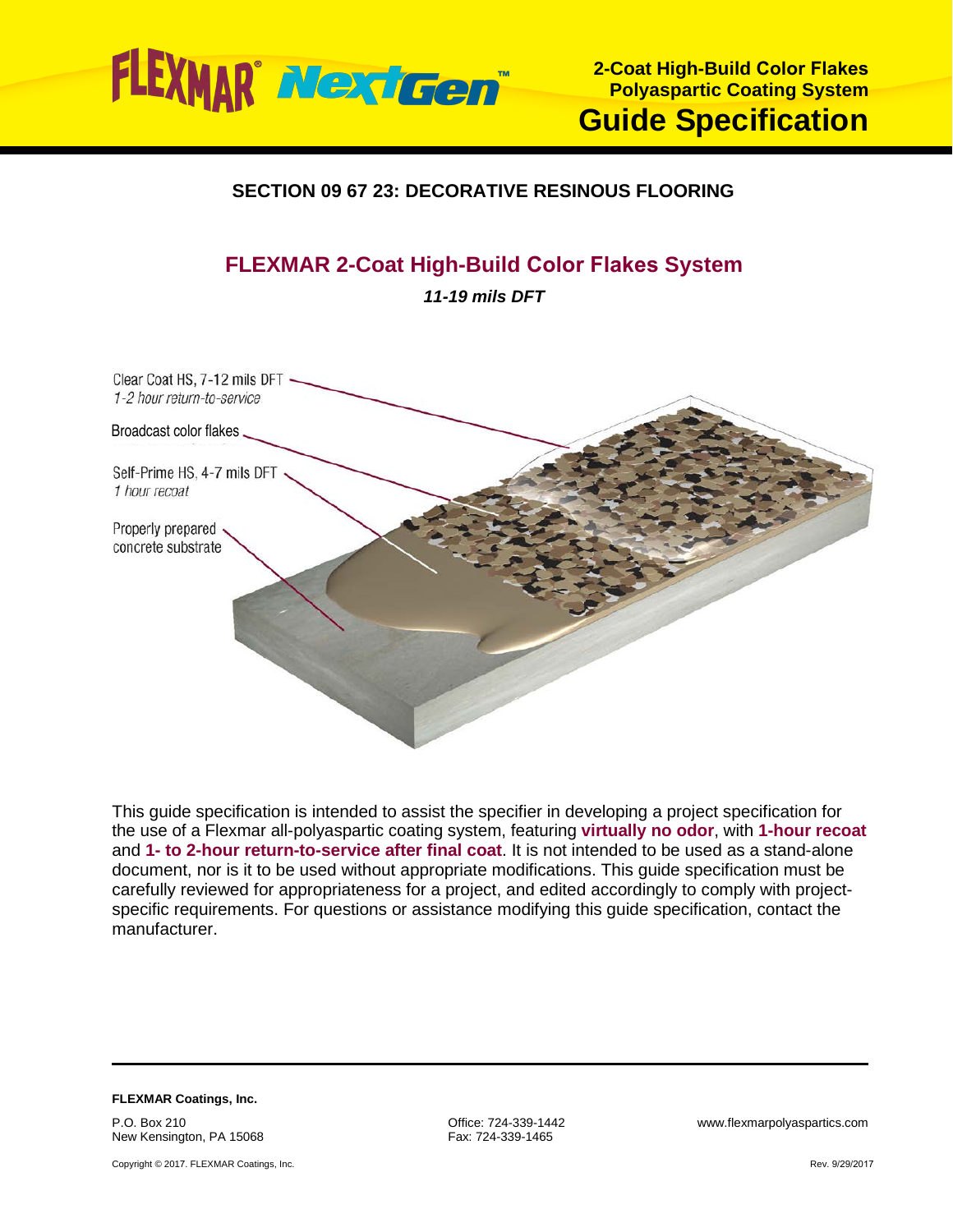

**Page 2**

### **PART 1 - GENERAL**

#### **1.1 RELATED DOCUMENTS**

A. Drawings and general provisions of the Contract, including General and Supplementary Conditions and Division 01 Specification Sections, apply to this Section.

#### **1.2 SUMMARY**

A. Application of 0-VOC, two-coat high-build vinyl chip polyaspartic coating system.

#### **1.3 ACTION SUBMITTALS**

- A. Product Data: Submit manufacturer's technical data, application instructions, and recommendations for each polyaspartic floor coating component required.
- B. LEED Submittals:
	- 1. Product Data for Credit IEQ 4.2: For liquid-applied flooring components, documentation including printed statement of VOC content.
	- 2. Laboratory Test Reports for Credit IEQ 4: For flooring systems, documentation indicating that products comply with the testing and product requirements of the California Department of Health Services' "Standard Practice for the Testing of Volatile Organic Emissions from Various Sources Using Small-Scale Environmental Chambers."
- C. Samples for Initial Selection: Submit manufacturer's color charts showing full range of color selection for each type of exposed finish required.
- D. Samples for Verification: For each polyaspartic floor coating system required, submit 6-in.<sup>2</sup> (150-mm<sup>2</sup>) samples applied to a rigid backing to demonstrate color, texture, and finish of polyaspartic floor coatings systems.

#### **1.4 INFORMATION SUBMITTALS**

- A. Applicator Certificate: Submit official certificate indicating applicator's successful completion of manufacturer's training program.
- B. Material Certificates: Submit official manufacturer certificate for each polyaspartic floor coating system component.
- C. Material Test Reports: Submit polyaspartic floor coating system test report.

#### **1.5 CLOSEOUT SUBMITTALS**

- A. Maintenance Data: Submit manufacturer's care, cleaning, and maintenance guide to include in maintenance manuals.
- B. Warranty: Submit manufacturer's product warranty.

P.O. Box 210 New Kensington, PA 15068 Fax: 724-339-1465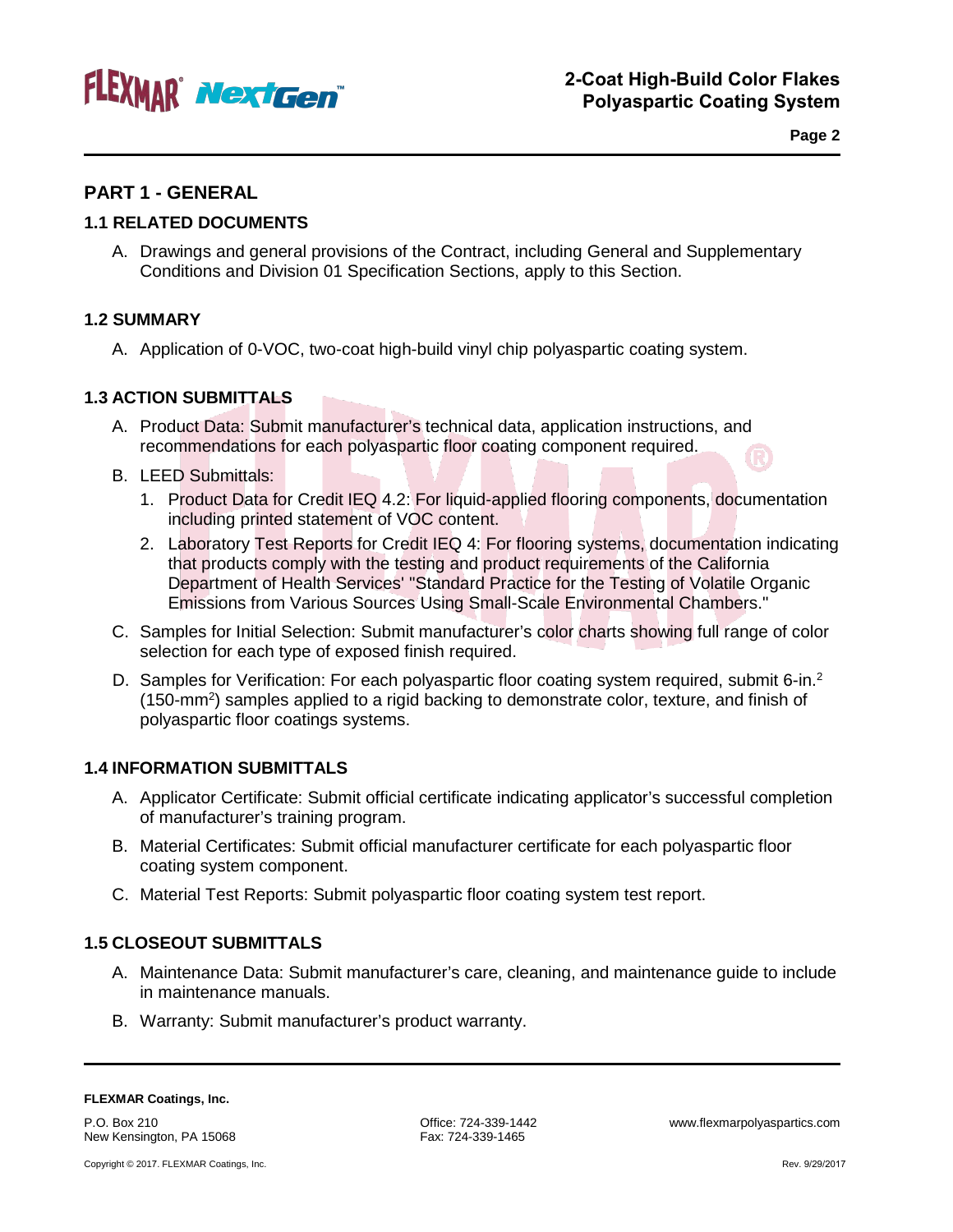

**Page 3**

#### **1.6 QUALITY ASSURANCE**

- A. Applicator Qualifications: An applicator who has successfully completed manufacturer's training program for the application of specified polyaspartic floor coatings systems, and is currently an authorized applicator of manufacturer's coatings systems.
- B. Source Limitations: Obtain primary polyaspartic floor coating system materials, including primers, resins, hardening agents, grouting coats, and topcoats, from single source from single manufacturer. Provide secondary materials, including patching and fill material, joint sealant, and repair materials, of type and from source recommended by manufacturer of primary materials.
- C. Mockups: Apply mockups to verify selections made under sample submittals, and to demonstrate aesthetic effects and set quality standards for materials and execution.
	- 1. Apply full-thickness mockups on 48-in.<sup>2</sup> (1,200-mm<sup>2</sup>) floor area selected by the Architect, Engineer, or Design Professional.
		- a. Include a 48-in. (1,200-mm) length of integral cove base with inside **[and outside]** corner, if specified by the Architect, Engineer, or Design Professional.
	- 2. Simulate finished lighting conditions for Architect's, Engineer's, or Design Professional's review of mockups.
	- 3. Approved mockups may become part of the completed work if undisturbed at time of Substantial Completion.

### **1.7 DELIVERY, STORAGE, AND HANDLING**

- A. Deliver and store materials in manufacturer's original, undamaged packages and containers, with seals unbroken, bearing manufacturer's labels indicating brand name and directions for storage and mixing with other components.
- B. Store in clean, dry, protected location at normal room temperature, according to manufacturer's requirements.

#### **1.8 PROJECT CONDITIONS**

- A. Environmental Conditions: Comply with manufacturer's written instructions for substrate temperature, ambient temperature, moisture, ventilation, and other conditions affecting polyaspartic floor coatings system application.
- B. Lighting: Provide permanent lighting or, if permanent lighting is not in place, simulate permanent lighting conditions during polyaspartic floor coating system application.
- C. Close spaces to traffic during polyaspartic floor coating system application, and for not less than 24 hours after application, unless manufacturer recommends a longer period.

**FLEXMAR Coatings, Inc.** P.O. Box 210 New Kensington, PA 15068

Fax: 724-339-1465

Office: 724-339-1442 www.flexmarpolyaspartics.com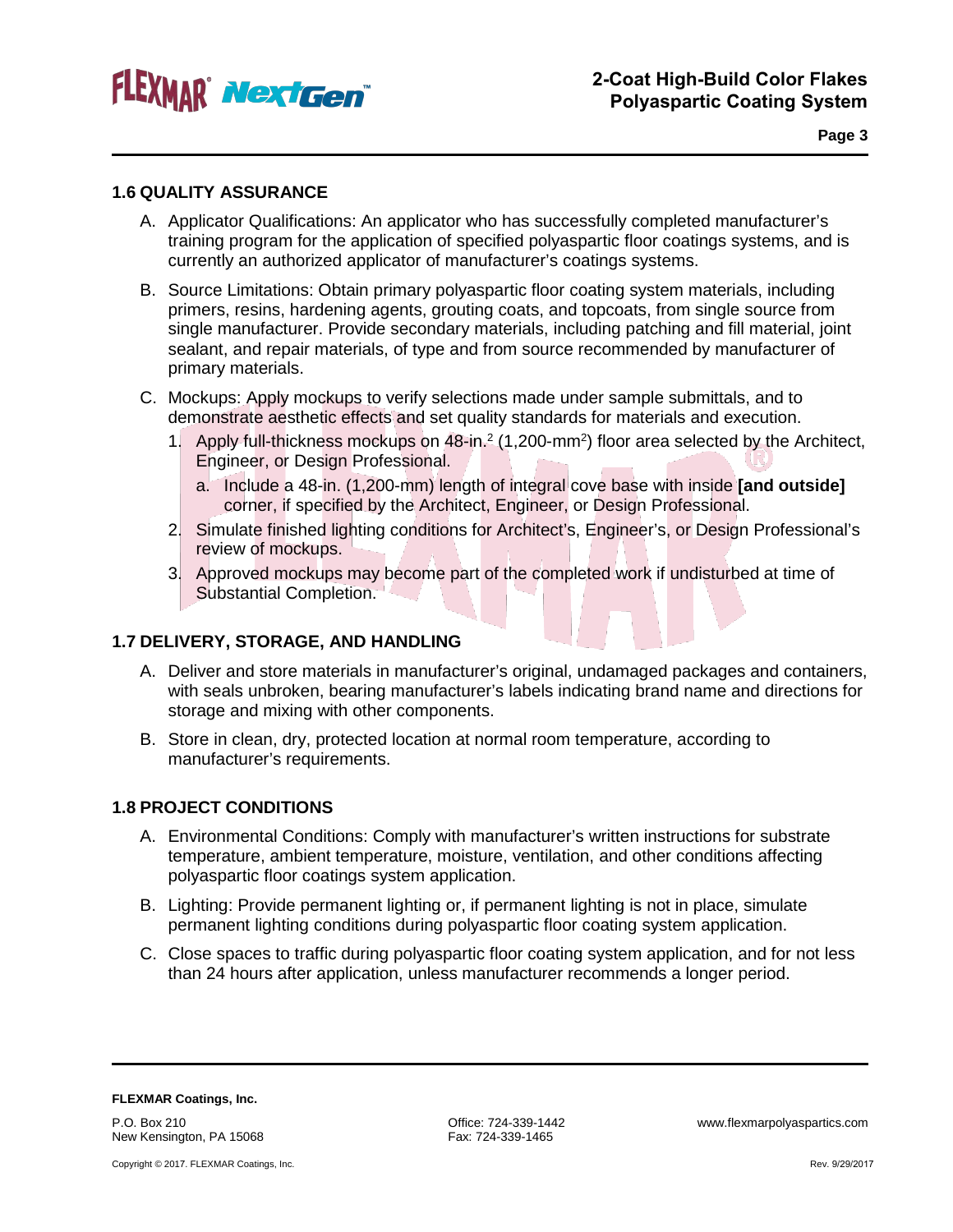

**Page 4**

#### **1.9 WARRANTY**

A. Manufacturer's standard **[10-year residential] [5-year commercial]** warranty against product defects for original owner.

### **PART 2 - PROUCTS**

### **2.1 MANUFACTURERS**

- A. Basis-of-Design Product: Subject to compliance with requirements, provide Flexmar Coatings, Inc. named product or comparable product by one of the following:
	- 1. **[Insert manufacturer's name]**.

### **2.2 MATERIALS**

- A. Abrasion, impact-, and chemical-resistant, decorative, vinyl-chip-broadcast, polyasparticaliphatic-polyurea-based, monolithic floor surfacing designed to produce a seamless floor **[and integral cove base]**.
	- 1. Basis-of-Design Product: Subject to compliance with requirements, provide FLEXMAR Coatings Two-Coat High-Build Color Flakes System with "Self-Prime HS" pigmented polyaspartic coating with vinyl chip broadcast and "Clear Coat HS" clear polyaspartic sealer for decorative floor coatings system, or comparable product by one of the following:

#### a. **[Insert manufacturer's name]**.

- B. System Characteristics:
	- 1. Color and Pattern: **[As selected by Architect, Engineer, or Design Professional] [As indicated by product designation listed above] [Match Architect's, Engineer's, or Design Professional's sample]**.
	- 2. Wearing Surface: Textured for slip resistance where required, otherwise standard manufacturer's surface as shown by sample.
	- 3. Overall System Thickness: 11 to 19 mils DFT.
	- 4. Dry Time: 1- to 2-hour return-to-service after final coat; 1-hour recoat between coats.
- C. Body Coats: Flexmar Coatings Self-Prime HS pigmented polyaspartic coating.
	- 1. Resin: Polyaspartic aliphatic polyurea.
	- 2. Formulation Description: High solids.
	- 3. VOC Content: 0 VOC, virtually no odor.
	- 4. Application Method: Roller, squeegee, or magic trowel.
	- 5. Thickness of Coats: 4 to 7 mils DFT.
	- 6. Number of Coats: One.
	- 7. Aggregates: Colored vinyl flakes broadcast into body coat.

#### **FLEXMAR Coatings, Inc.**

P.O. Box 210 New Kensington, PA 15068 Office: 724-339-1442 www.flexmarpolyaspartics.com Fax: 724-339-1465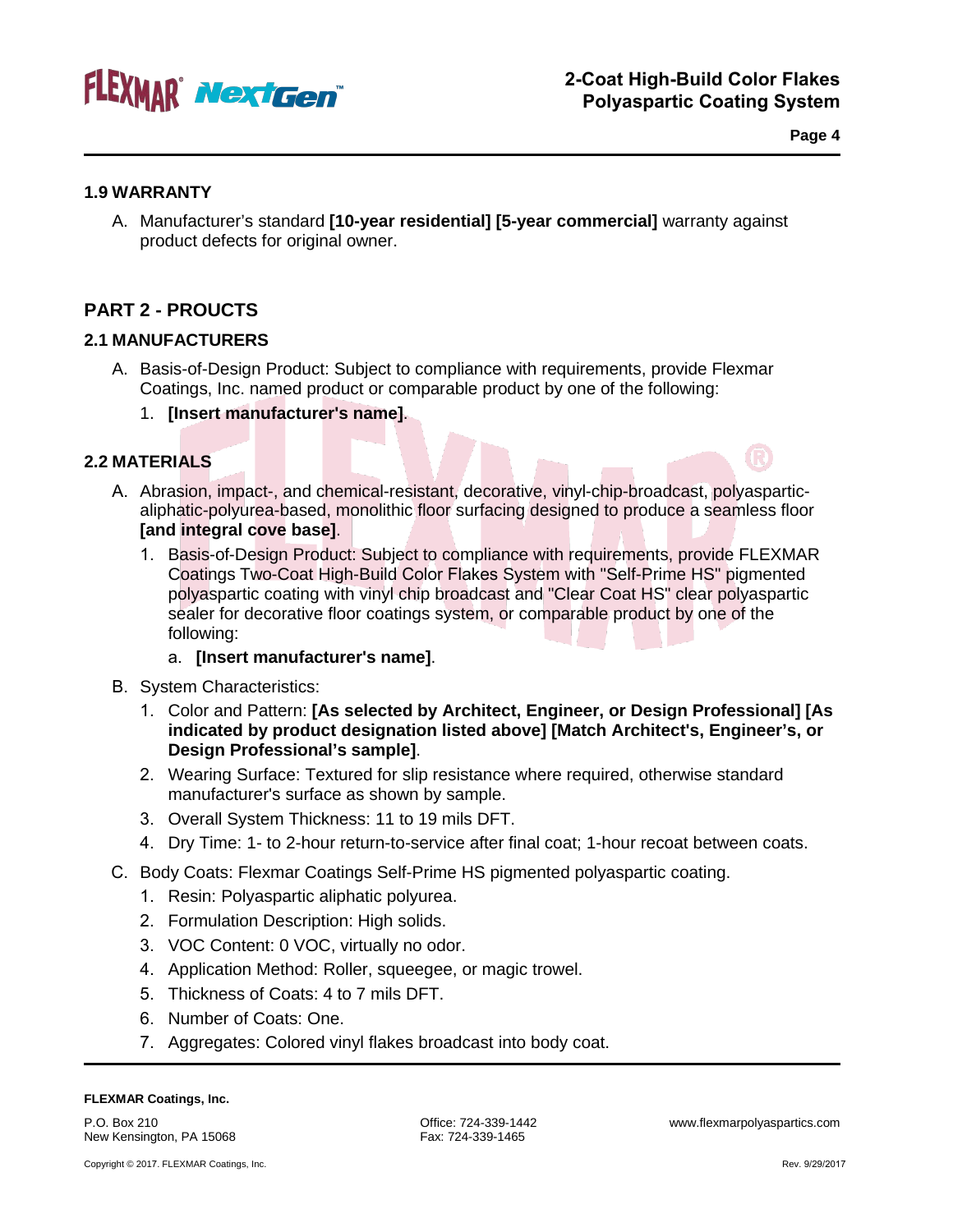

- D. Topcoat: Flexmar Coatings Clear Coat HS clear polyaspartic sealer.
	- 1. Resin: Polyaspartic aliphatic polyurea.
	- 2. Formulation Description: High solids.
	- 3. VOC Content: 0 VOC, virtually no odor.
	- 4. Type: Clear.
	- 5. Finish: **[Matte] [Gloss]**.
	- 6. Number of Coats: One.
	- 7. Thickness: 7 to 12 mils DFT.
- E. System Physical Properties: Provide polyaspartic floor coating system with the following minimum physical property requirements when tested according to test methods indicated:
	- 1. Adhesion to Concrete: 300 psi (2068 kPa) concrete cohesive failure per ASTM-D 4541 Elcometer.
	- 2. Tensile Strength: 4,500 psi (31,026 kPa) per ASTM-D 412.
	- 3. Falling Sand Abrasion Resistance: ASTM-D 968. Clear Coat: 32 quarts (30 liters) sand/dry mil. Color Coat: 40 quarts (38 liters) sand/dry mil.
	- 4. Taber Abrasion: 0.34-0.43 grain (22-28 mg) weight loss per ASTM-D 4060, CS-17 wheel, 35.3 oz (1,000 g) load, 1,000 rev.
	- 5. Flexibility Mandrel Bend: No cracking or peeling, per ASTM-D 522, ⅛ in. (3.2 mm).
	- 6. Impact: 160/160 in.-lb direct/reverse, no cracking per ASTM-D 2794.
	- 7. Hardness: 77 Shore D per ASTM-D 2240.
	- 8. Flammability: Self-extinguishing per ASTM-D 635.
- F. System Chemical Resistance: Test specimens of cured polyaspartic floor coatings systems are unaffected when tested according to manufacturer's Chemical Resistance Chart per ASTM-D 1308 spot testing.

### **PART 3 – EXECUTION**

#### **3.1 PREPARATION**

A. General: Prepare and clean substrates according to manufacturer's written instructions for substrate indicated. Provide clean, dry substrate for application.

**FLEXMAR Coatings, Inc.**

P.O. Box 210 New Kensington, PA 15068

Copyright © 2017. FLEXMAR Coatings, Inc.

Fax: 724-339-1465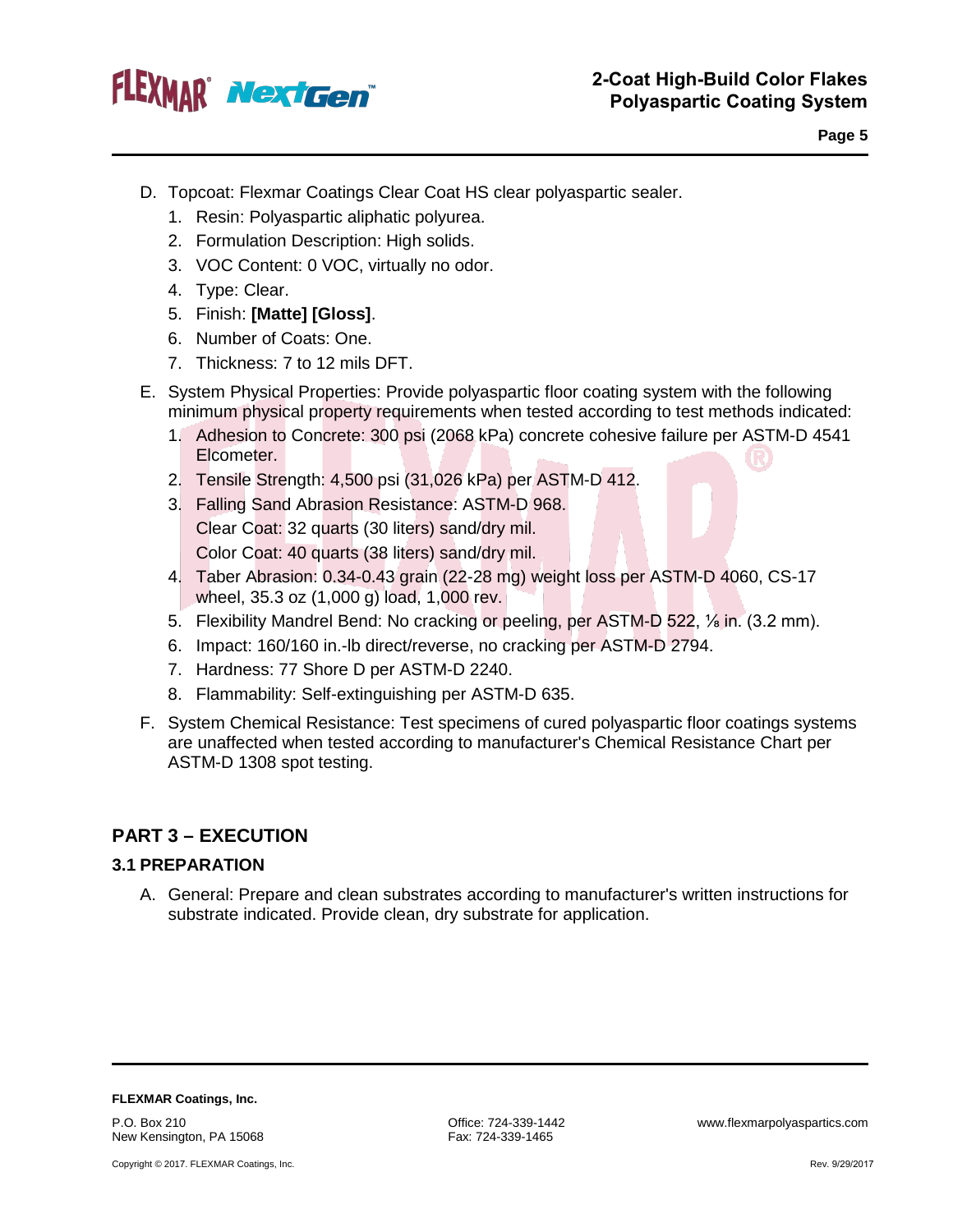

- B. Concrete Substrates: Provide sound concrete surfaces free of laitance, glaze, efflorescence, curing compounds, form-release agents, dust, dirt, grease, oil, and other contaminants incompatible with polyaspartic floor coatings.
	- 1. Roughen concrete substrates as follows:
		- a. Grind surfaces with an apparatus that abrades the concrete surface to a profile as specified by system application guide.
	- 2. Repair damaged and deteriorated concrete according to polyaspartic floor coating manufacturer's written instructions.
	- 3. Verify that concrete substrates are dry and moisture-vapor emissions are within acceptable levels according to manufacturer's written instructions.
		- a. Perform anhydrous calcium chloride test, ASTM-F 1869. Proceed with application of polyaspartic floor coating only after substrates have maximum moisture-vaporemission rate of **[3 lb of water/1000 ft.2 (1.36 kg of water/92.9 m2 )]** of slab area in 24 hours.
		- b. Perform plastic sheet test, ASTM-D 4263. Proceed with application only after testing indicates absence of moisture in substrates.
		- c. Perform relative humidity test using in situ probes, ASTM-F 2170. Proceed with installation only after substrates have a maximum **[75]** percent relative humidity level measurement.
	- 4. Alkalinity and Adhesion Testing: Verify that concrete substrates have pH within acceptable range. Perform tests recommended by manufacturer. Proceed with application only after substrates pass testing.
- C. Polyaspartic Materials: Mix components and prepare materials according to manufacturer's written instructions.
- D. Use patching and fill material to fill holes and depressions in substrates according to manufacturer's written instructions.
- E. Treat control joints and other nonmoving substrate cracks to prevent cracks from reflecting through polyaspartic floor coating according to manufacturer's written instructions.

### **3.2 APPLICATION**

- A. General: Apply components of polyaspartic floor coating system according to manufacturer's written instructions to produce a uniform, monolithic wearing surface of thickness indicated.
	- 1. Coordinate application of components to provide optimum adhesion of polyaspartic floor coating system to substrate, and optimum inter-coat adhesion.
	- 2. Cure polyaspartic floor coating system components according to manufacturer's written instructions. Prevent contamination during application and curing processes.
	- 3. At substrate expansion and isolation joints, comply with manufacturer's written instructions.

P.O. Box 210 New Kensington, PA 15068